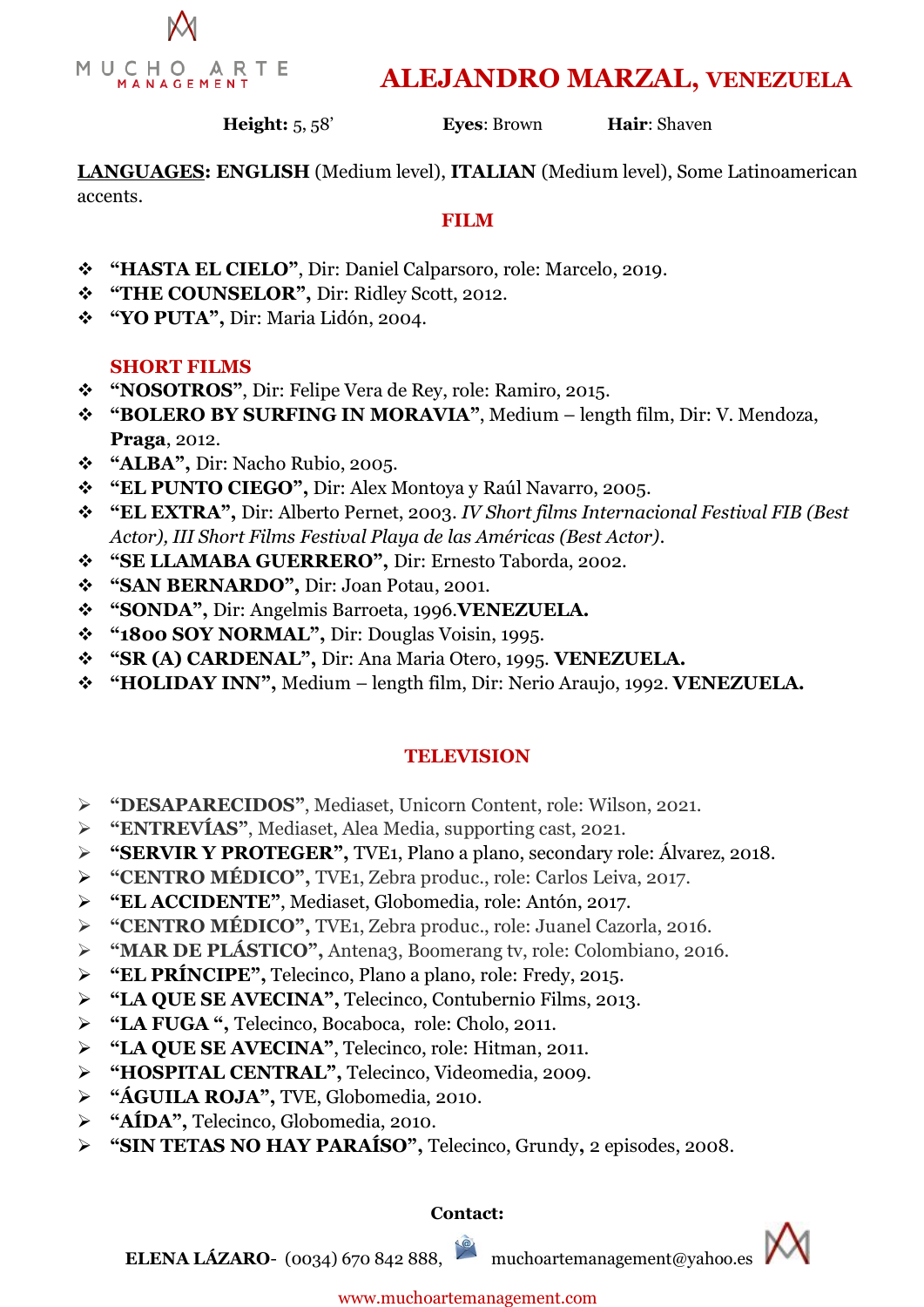

# **ALEJANDRO MARZAL, VENEZUELA**

- **"FÍSICA O QUÍMICA "**, Antena 3, 2008.
- **"HOSPITAL CENTRAL"**, Telecinco, Videomedia, role: David, 2006.

### **THEATER**

- **"EL GRAN TEATRO DEL MUNDO"** by Calderon De La Barca, Dir: Barbara Risso, role: the writer, 2018.
- **"LA CASA DE BERNARDA ALBA"** by Lorca, Dir: Paco Sáenz, role: La Poncia, 2017/2018.
- **"EN EL NOMBRE DE CRISTO"** by Juanse Rodríguez, Dir: Paco Sáenz, 2017.
- **"EL SÓTANO"** by Josep María benet i jornet, Dir: Enio Mejia, 2013.
- **"EL FLAUTISTA DE HAMELIN",** Teatro Municipal, 2013.
- **"LA ISLA DEL TESORO",** Teatro Municipal, 2013.
- **"CUENTO DE NAVIDAD",** Teatro Municipal, 2013.
- **"A SOLAS"** by Lorenzo Silva, Dir: Yolanda Barrasa, Microteatro, 2012.
- **"BARRASELLA LA HISTORIA DE UNA HEROÍNA DE LA VIDA REAL"** Dir: Yolanda Barrasa, Microteatro, 2011.
- **"LAS PRECIOSAS RIDÍCULAS"**, Company TNJ, 1995.
- **"LO QUE EL MAYORDOMO VIÓ",** Colaboration with "Rajatablas" company, 1995.
- **"LOS GIGANTES DE LA MONTAÑA",** Company TNJ, 1994.
- **"ALEGRIA Y MAPULIN",** children's theater, Company TNJ, 1994. (Re-opening of Caracas travelling theatre /20º Theatre Festival 20East / 12º West Theatre Festival)
- **"VOYSECK"**, Company TNJ, 1993.
- **"BODAS DE SANGRE",** Company TNJ, 1992.
- **"REQUIEM POR EL SALADILLO",** Company D' OR, 1985.

**DANCE:** permanent cast in Danza Contemporánea of Maracaibo Company:

- **"LA FAMILIA CEJÓN",** children's Dance-theater, 1995.
- **"BARRO ONIRICO",** 1995.
- **"PAISAJE INESTABLE",** 1996/97 (1er Dance Festival creación)
- **"ANALHE",** 1996/98 (III Street Dance Festival)
- **"EL COLMO DEL DESPECHO",** 1997 (12º Young Choreographers Festival),(2do Dance Festival creación)
- **"ARCADIA TODAS LAS NOCHES",** 1997 (3er Dance Festival creación).
- **"REQUIEM",** Dir: Alberto Frangie, 1998 (13º Young Choreographers Festival)

## **FORMACION**

- **Degree in Social Comunication,** Mention: Image, Universidad del Zulia- Venezuela, 1993 (Mention best experimental video production " Nijinski")
- **Juan Carlos Corazza School,** 1999/ 2004.

#### **Contact:**

**ELENA LÁZARO-** (0034) 670 842 888, muchoartemanagement@yahoo.es